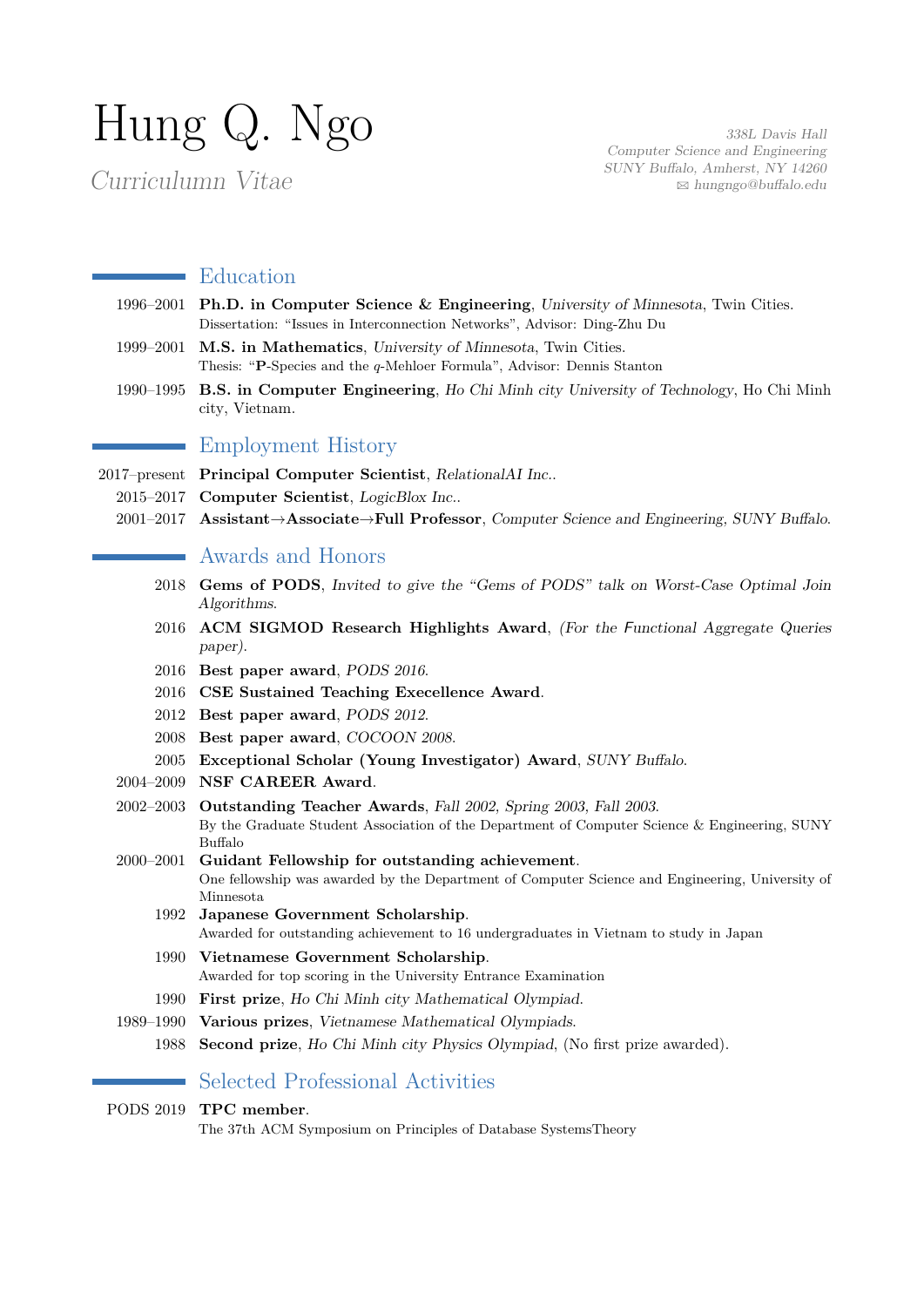|                                | PODS 2018 TPC member.<br>The 36th ACM Symposium on Principles of Database SystemsTheory                                                                                                                                                                                                                                                                                                                                                                                                                                                                                                |
|--------------------------------|----------------------------------------------------------------------------------------------------------------------------------------------------------------------------------------------------------------------------------------------------------------------------------------------------------------------------------------------------------------------------------------------------------------------------------------------------------------------------------------------------------------------------------------------------------------------------------------|
|                                | ICDT 2017 TPC member.<br>International Conference on Database Theory                                                                                                                                                                                                                                                                                                                                                                                                                                                                                                                   |
| $2010 - 2015$                  | Associate Editor.<br>Discrete Mathematics, Algorithms, and Applications                                                                                                                                                                                                                                                                                                                                                                                                                                                                                                                |
|                                | INFOCOM TPC member.<br>2008–2015 IEEE Conference on Computer Communications (INFOCOM)                                                                                                                                                                                                                                                                                                                                                                                                                                                                                                  |
|                                | COCOON Conference and program chair.<br>2009 The 15th International Conference on Combinatorics and Computing (COCOON)                                                                                                                                                                                                                                                                                                                                                                                                                                                                 |
|                                | WoWMoM Local arrangement chair.<br>2006 IEEE International Symposium on a World of Wireless, Mobile and Multimedia Networks                                                                                                                                                                                                                                                                                                                                                                                                                                                            |
|                                | $2011-2014$ Co-organizer.<br>Coding, Complexity, and Sparsity Workshop                                                                                                                                                                                                                                                                                                                                                                                                                                                                                                                 |
|                                | GLOBECOM TPC member.<br>2011 IEEE Global Communications Conference                                                                                                                                                                                                                                                                                                                                                                                                                                                                                                                     |
|                                | ICC TPC member.<br>2008-2010 IEEE International Conference on Communications                                                                                                                                                                                                                                                                                                                                                                                                                                                                                                           |
|                                | ISAAC 2009 TPC member.<br>International Symposium on Algorithm and Computation                                                                                                                                                                                                                                                                                                                                                                                                                                                                                                         |
|                                | AINA TPC member.<br>2007-2009 IEEE International Conference on Advanced Information Networking and Applications                                                                                                                                                                                                                                                                                                                                                                                                                                                                        |
|                                | HPSR 2006 TPC member.<br>IEEE Workshop on High Performance Switching and Routing                                                                                                                                                                                                                                                                                                                                                                                                                                                                                                       |
| 2003                           | COCOON TPC member.<br>International Conference on Combinatorics and Computing                                                                                                                                                                                                                                                                                                                                                                                                                                                                                                          |
| NSF Panels Panelist.           | Several NSF panels                                                                                                                                                                                                                                                                                                                                                                                                                                                                                                                                                                     |
| 2001-present Referee.          | Many profesional journals and conferences, including IEEE Transactions on Computers, SIAM Journal<br>on Discrete Mathematics, IEEE Transactions on Parallel and Distributed Systems, IEEE/ACM<br>Transactions on Networking, Journal of Complexity, Theoretical Computer Science, IEEE Journal on<br>Selected Areas in Communications, Information Processing Letters, The Computer Journal, IEEE<br>Transactions on Parallel and Distributed Systems, Journal of Combinatorial Optimization, ACM<br>Transactionson Database Systems, ESA, ICC, GlobeCom, COCOON, INFOCOM, SODA, PODS, |
| Sporadically                   | SIGMOD, ICDT, etc.<br>Reviewer.<br>Mathematical Reviews (MathSciNet)                                                                                                                                                                                                                                                                                                                                                                                                                                                                                                                   |
|                                | Selected Departmental Services                                                                                                                                                                                                                                                                                                                                                                                                                                                                                                                                                         |
| $2012 - 2015$                  | Director of Graduate Studies.                                                                                                                                                                                                                                                                                                                                                                                                                                                                                                                                                          |
|                                | 2012-2015 CSE Executive Commitee.                                                                                                                                                                                                                                                                                                                                                                                                                                                                                                                                                      |
| $2012 - 2015$                  | Alternate Member of SEAS Tenture Committee.                                                                                                                                                                                                                                                                                                                                                                                                                                                                                                                                            |
| $2001 - 2006$<br>$2007 - 2012$ | Graduate Affairs Committee.                                                                                                                                                                                                                                                                                                                                                                                                                                                                                                                                                            |
| $2011 - 2012$<br>$2002 - 2006$ | Faculty Search Committee.                                                                                                                                                                                                                                                                                                                                                                                                                                                                                                                                                              |
| 2006–2007                      | Undergraduate Affairs Committee.                                                                                                                                                                                                                                                                                                                                                                                                                                                                                                                                                       |
| $2002 - 2003$<br>$2008 - 2010$ | Library Commitee.                                                                                                                                                                                                                                                                                                                                                                                                                                                                                                                                                                      |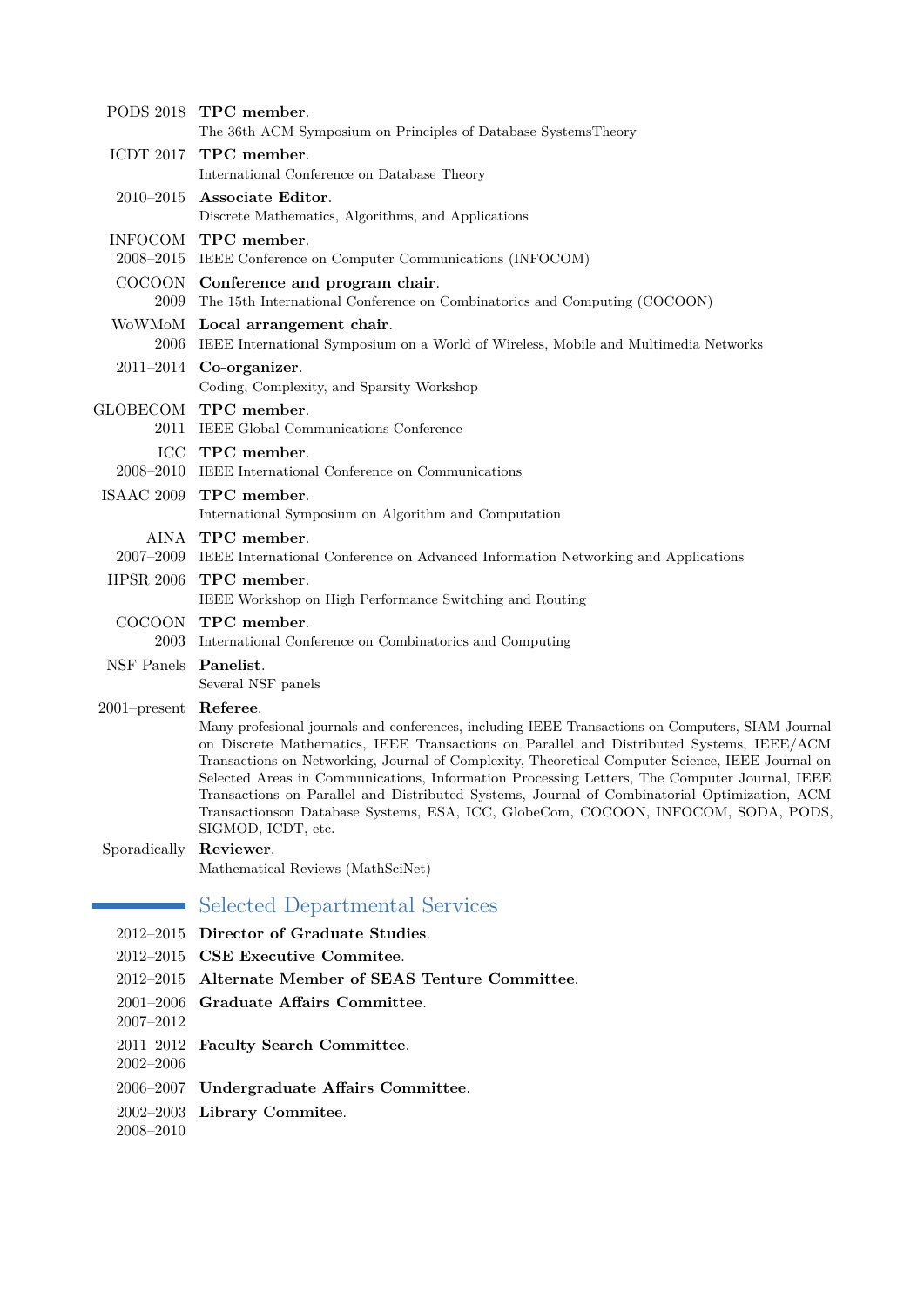- 2003–2004 **Internship Commitee**.
- 2004–2005 **Chair of the Colloquium Committee**.
- 2001–2002 **Facilities Committee**.

#### **Research Supervision**

- 2013–2016 **Mahmoud Abo Khamis**, Ph.D. student, First employer: LogicBlox. Thesis title: "FAQ: Querstions Asked Frequently"
- 2006–2011 **Thanh-Nhan Nguyen**, Ph.D. student, First employer: IBM. Thesis title: "Algorithms for some Network Design Problems"
- 2006–2011 **Anh N. Le**, Ph.D. student, First employer: a startup. Thesis title: "On Data Flow Masquerading"
- 2005–2010 **Yang Wang**, Ph.D. student, First employer: Google. Thesis title: "New Results in the Design and Analysis of Non-blocking Switching Networks"
- 2004–2009 **Duc T. Ha**, Ph.D. student, First employer: Sumo Logic. Thesis title: "Propagating Malicious Codes: Theory and Experiments"
- 2001–2006 **Dazhen Pan**, Ph.D. student, First employer: Microsoft. Thesis title: "Complexity and Constructions of WDM Switching Networks"
- 2003–2005 **Tuong Nguyen**, M.S. student, Currently with M\_Service JSC, Vietnam.
- 2003–2005 **Harleen Dhillon**, M.S. student, Currently Vice President at Ennovance Capital LLC. Thesis title: "On reducing control overhead in on-demand multicast routing protocol"
- 2001–2003 **Vikas P. Verma**, M.S. student, With FCS Business Solulutions. Thesis title: "Distributed Algorithms for Computing Connected Dominating Sets."
- 2001–2003 **Purnima M. Mavinkurve**, M.S. student, First employer: Amazon. Thesis title: "Centralized and Distributed Algorithms for Power-Conserving Multicasting in Static Wireless Ad Hoc Networks"

#### Ph.D. Dissertation Committee Member

- 2004 **Xiaojun Cao**, Advisor: Chunming Qiao, Defended.
- 2005 **Huaming Zhang**, Advisor: Xin He, Defended.
- 2005 **Ramkumar Chinchani**, Advisor: Shambhu Upadhyaya, Defended. **Sumesh Philip**, Advisor: Chunming Qiao, defended May 2005. **Xiang Yu**, Advisor: Chunming Qiao, Defended.
- 2006 **Guang Xu**, Advisor: Jinhui Xu, Defended.
- 2007 **Zhenming Chen**, Advisor: Jinhui Xu, Defended. Peng Lin, Advisor: Chunming Qiao, Defended.
- 2008 **S. Vidyaraman**, Advisor: Shambhu Upadhyaya, Defended. Yulai Xie, Advisor: Jinhui Xu, Defended. **Mingen Lin**, Advisor: Jinhui Xu, Defended.
- 2009 **Xuming Lu**, Advisor: Murat Demirbas, Defended. **Madhusudhanan Chandrasekaran**, Advisor: Shambhu Upadhyaya, Defended. **Xin Liu**, Advisor: Chunming Qiao, Defended. **Seokhooon Yoon**, Advisor: Chunming Qiao, Defended. **Xi Zhang**, Advisor: Jan Chomicki, Defended. **Sunu Mathew**, Advisor: Shambhu Upadhyaya, Defended.
- 2010 **Asheq Khan**, Advisor: Satish Tripathy, Defended. **Onur Soyal**, Advisor: Murat Demirbas, Defended.
- 2011 **Steve Uurtamo**, Advisor: Atri Rudra, Defended. Yongding Zhu, Advisor: Jinhui Xu, Defended.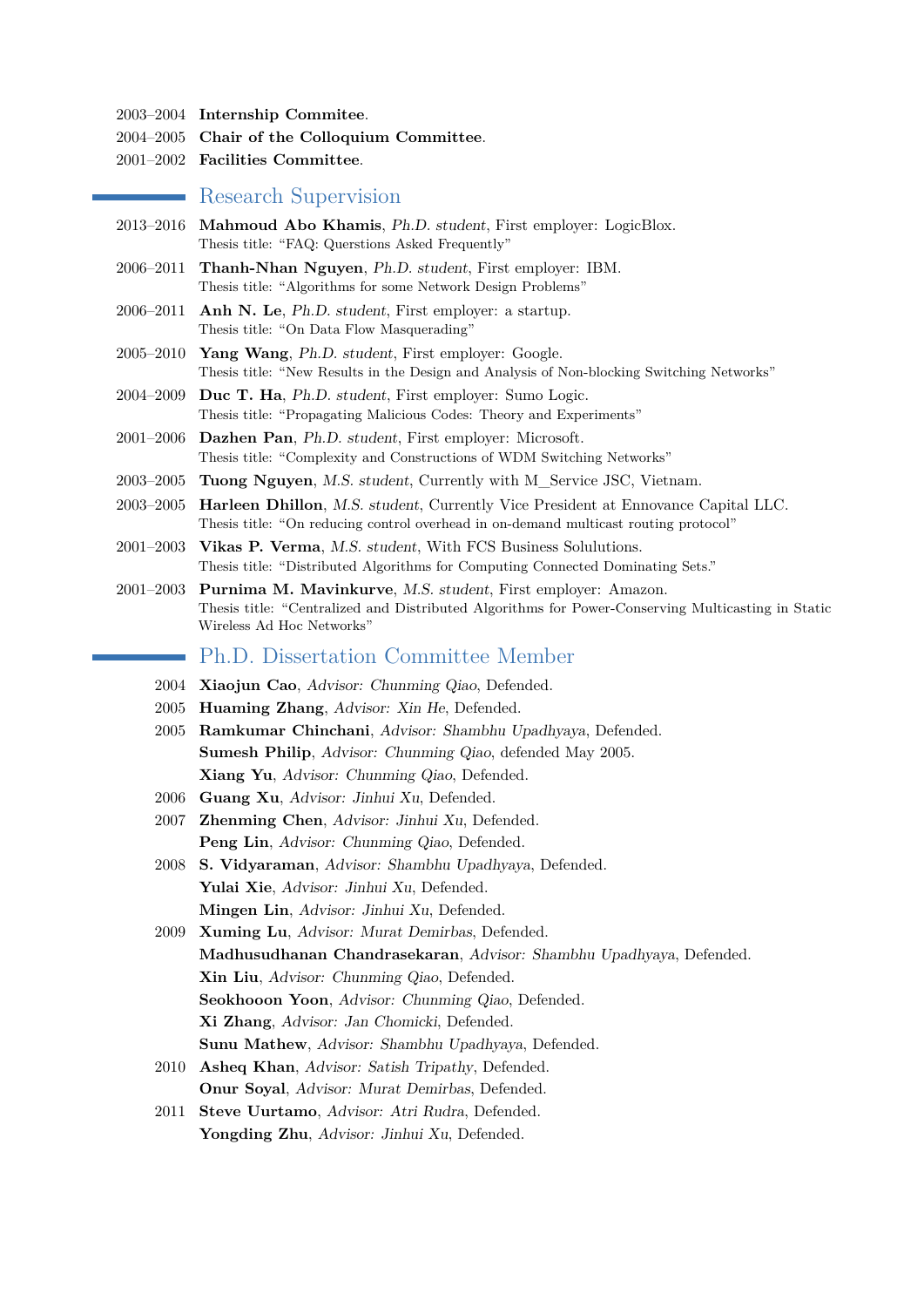- 2012 **Jia Zhao**, Advisor: Chunming Qiao, Defended. **Lei Xu**, Advisor: Jinhui Xu, Defended.
- 2013 **Albert Chen**, Advisor: Jason Corso, Defended. **Liang Ge**, Advisor: Aidong Zhang, Defended. **Swapnooneel Roy**, Advisor: Atri Rudra, Defended.
- 2014 **Manavender Reddy**, Advisor: Venu Govindaraju, Defended. **Caiming Xiong**, Advisor: Jason Corso, Defended. **Aditya Wagh**, Advisor: Chunming Qiao, Defended. **Utkarsh Porwal**, Advisor: Venu Govindaraju, Defended. **Dung Nguyen**, Advisor: Alan Selman, Defended. **Hu Ding**, Advisor: Jinhui Xu, Defended.
- 2015 **Zilong Ye**, Advisor: Chunming Qiao, Defended. **Arti Shivram**, Advisor: Venu Govindaraju, Defended. Yingbo Zhou, Advisor: Venu Govindaraju, Defended.
- 2016 **Jiun-Jie Wang**, Advisor: Roger He, Defended. **Vishrawas Gopalakrishnan**, Advisor: Aidong Zhang, Defended. **Devansh Arpit**, Advisor: Venu Govindaraju, Defended. **Qi Li**, Advisor: Jing Gao, Defended.

## M.S. Thesis Committee Member

- 2003 **Ranjani Sridharan**, Advisor: Ramalingam Sridhar, Defended.
- 2004 **Aarthie Muthukrishnan**, Advisor: Shambhu Upadhyaya, Defended.
- 2005 **Aruna Balasubramanian**, Advisor: Ramalingam Sridhar, Defended.
- 2005 **Madhusudhanan Chandrasekaran**, Advisor: Shambhu Upadhyaya, Defended.

# Grant Support

- 2014–2018 **National Science Foundation (NSF)**, Proposal # CNF-1409551, **PI**, \$1,215,973. "TWC: **Medium**: Collaborative: Data is Social: Exploiting Data Relationships to Detect Insider Attacks." (UB co-PIs: Varun Chandola, Oliver Kennedy, Shambhu Uphadyaya. Michigan co-PI: XuanLong Nguyen.) UB's share \$975,999.00. 2014–2018
- 2013–2016 **National Science Foundation (NSF)**, Proposal # CCF-1319402, **PI**, \$499,999. "AF:III:Small:Collaborative Research: New Frontiers in Join Algorithms: Optimality, Noise, and Richer Languages." (UB Co-PI: Atri Rudra, Stanford Co-PI: Chris Ré.) UB's share \$326,101.00.
- 2012–2015 **National Science Foundation (NSF)**, Proposal # CCF-1161196, **co-PI**, \$1,199,230. "AF: **Medium**: Collaborative Research: Sparse Approximation: Theory and Extensions." (Lead PI: Anna Gilbert, Michigan; UB's co-PI: Atri Rudra, Rutger's co-PI: Muthu Muthukrishnan). UB's share \$305,467.
- 2004–2009 **National Science Foundation (NSF)**, Proposal # CCF-0347565, **PI**, \$409,999. "CAREER: Designs and Analyses of WDM Switching Architectures."
- 2004–2006 **The Defense Advanced Research Projects Agency (DARPA)**, **co-PI**, \$1,292,295. "Mitigating the Insider Threat using High-dimensional Search and Modeling." (Lead PI: Eric Van Den Berg, Telcordia Technologies; UB's PI: Shambhu Upadhyaya. We were a subcontractor from Telcordia. The other subcontractor is R. Maxion, CMU.) UB's share \$ 255,862.
- 2012–2013 **Gift from LogicBlox Inc.**, \$35,000.

## Selected Invited Talks

PODS 2018 **Gems of PODS**, Worst-case Optimal Join Algorithms: Techniques, Results, and Open Problems.

The 37th Symposium on Principles of Database Systems. Houston, TX, U.S.A.